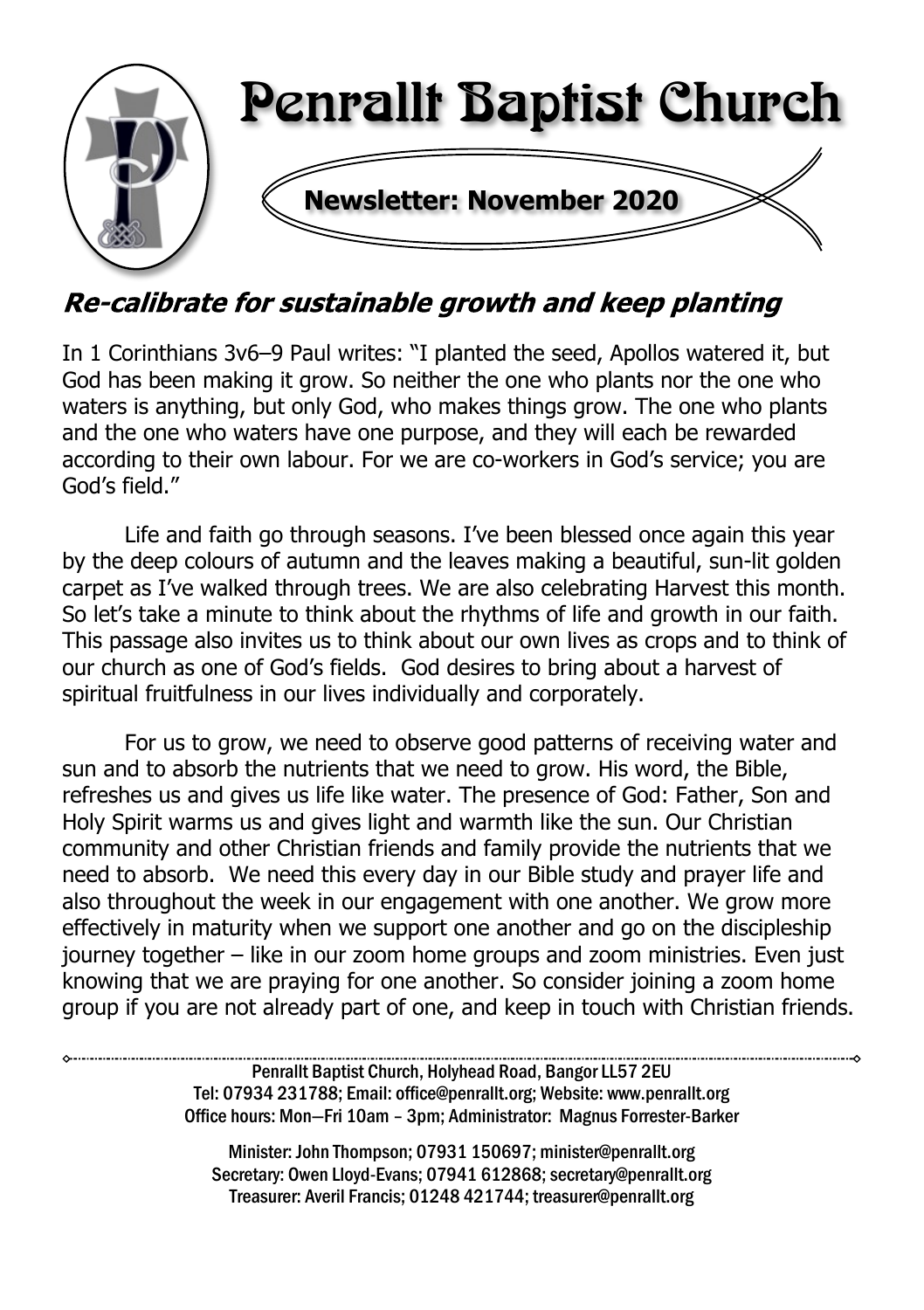Growth is a long-term project. Are you investing in the right activities for the long-term? Has coping with near-constant change made you reduce your vision to simply achieving short-term goals? Times of change are good times to re-examine our priorities before God. But take a minute to re-calibrate. We need a sustainable pattern for the medium-term and the long-term. And we remember that God also calls us to go to the edges of our 'field' to sow seeds of love, truth and goodness at the edges and beyond the existing community of believers. We are also called to plant other seeds and to nurture the lives of others too. But most of all, to be confident in God. This is His work and we pray and trust that He will bring growth as we take our parts in His plans and purposes. And we pray for a harvest of goodness, righteousness, acts of love and salvation to the glory of His name.

Blessings,

John



**Smile! Jesus Loves You!**

The results of our pumpkin carving, inspired by Wendy's video from the service on 25<sup>th</sup> October, can be seen on the [Penrallt Baptist Church](https://www.facebook.com/penralltbc/) Facebook page at <https://www.facebook.com/penralltbc/posts/3451723131586562>

#### **Deadline for next month's newsletter: Friday 21st November**

Please send information to Magnus (office@penrallt.org). All items should be submitted by email as early as possible.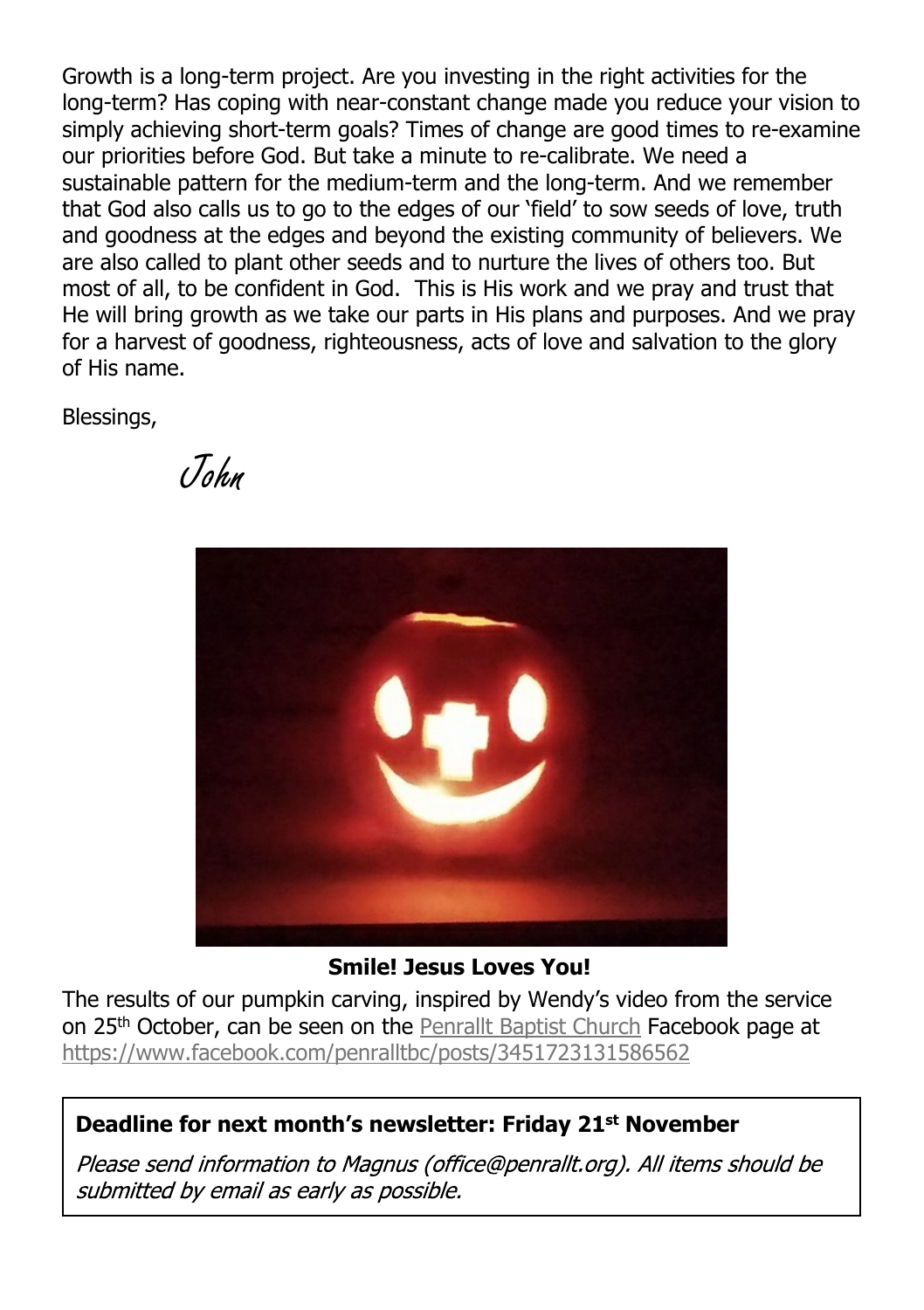#### **Services This Month**

Our services continue to be held online at [www.penrallt.org/services/.](https://www.penrallt.org/services/index.php) The services are available at any time but we recommend doing them at 10:30am on the Sunday morning if you can, for a greater sense of connection with the rest of the congregation.

Every Sunday, we hold a Zoom meeting for those who wish to join in a chat after the service, starting at 11:30am and lasting around half an hour. The link to join will be found on the page for each service. We often break into smaller groups for part of the chat time, from about 11:45am. Newcomers and visitors are very welcome to join us.

#### 1<sup>st</sup> November: Be Confident in God: Together

(Ephesians 2:1–17; Exodus 5:1–21). Preacher: James Goodman.

#### **8th November (Remembrance Sunday):**

(Isaiah 46). Preacher: Jon Stammers.

This service will include an Act of Remembrance at 11am, which we plan to hold live on Zoom (the live service will start at 10:50am and include a mixture of fully live content and shared videos, leading into our usual chat at 11:30am; details may change so please check the website).

- **15th November:** Harvest Service, including the BMS Harvest Appeal. We will be taking up an offering in the service, which will be split between BMS and a local foodbank.
- **22nd November:** (Ephesians 2:18–22; Exodus 5:22–6:12). Preacher: Siân Rees (EA Wales).
- **29th November (Advent Sunday):** Communion service, with communion live on Zoom at 11:30am (you will need bread and wine, or equivalent). Preacher: John Thompson.

The sermons in our current series, Be Confident In God, are gathered together in one place at [www.penrallt.org/sermons/series.php?sid=BeConfident](https://www.penrallt.org/sermons/series.php?sid=BeConfident) (with links to the audio recordings and videos as well as the service pages on which each sermon first appeared). There are many previous sermons on the website too, including our recently completed series on *Listening to God.*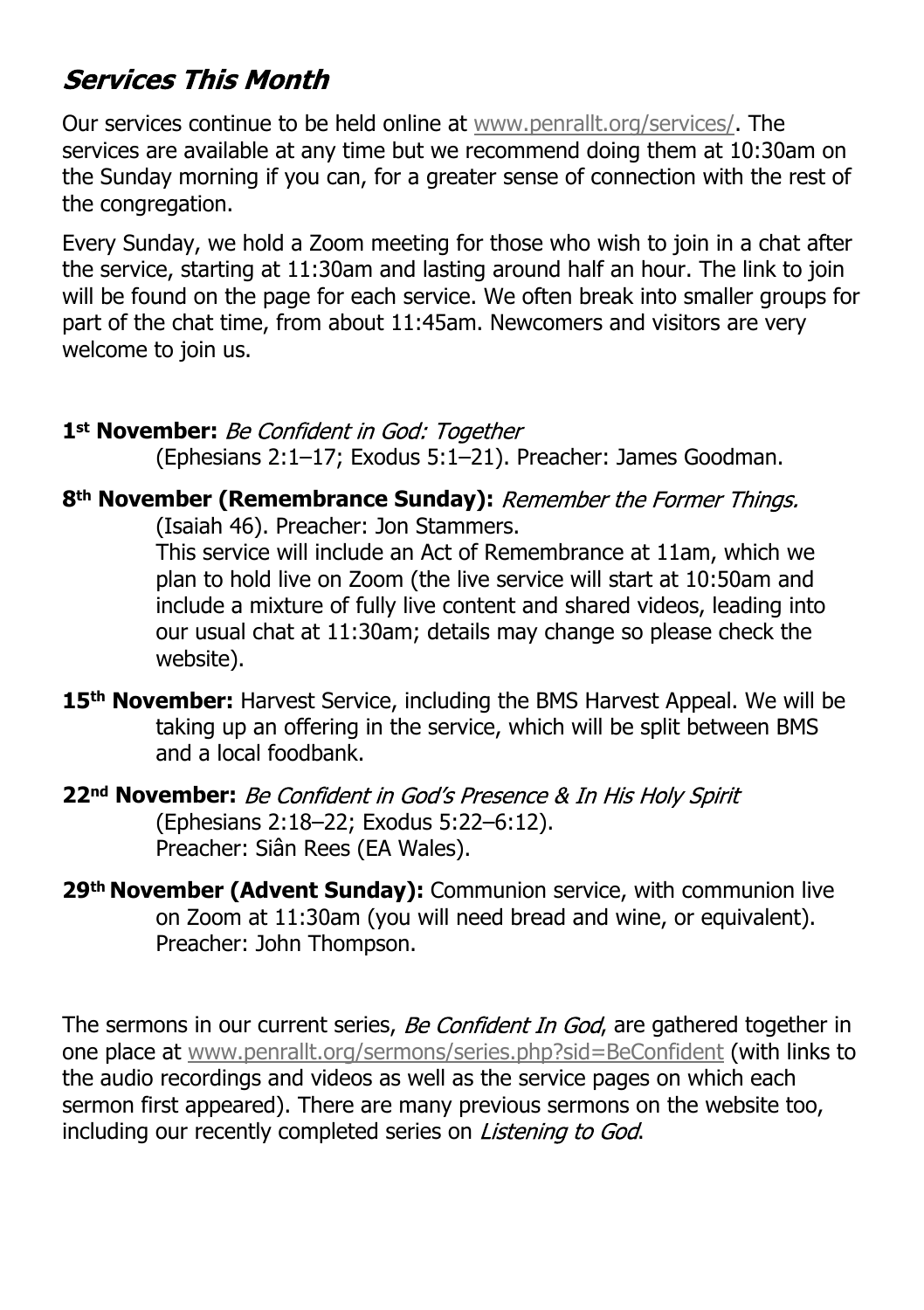## **Dates For Your Diary**

See below for more information about these events.

Monday 9th November Cytûn Autumn Service Saturday 14<sup>th</sup> November Tearfund Big Quiz Sunday 15<sup>th</sup> November Café Church: God Will Fully Satisfy

#### **◊ Big Quiz**

Penrallt will host an Online Quiz like no other on Saturday 14th November at 7.30pm, as part of Tearfund's Big Quiz Night to fundraise for the Charity's work in some of the World's poorest countries.

We welcome individuals, couples and families to join us. A JustGiving page will be set up – donations are welcome but by no means obligatory; it will just be lovely to join friends for an evening of fun for a great cause. There will be breaks to allow for chats.

To take part in the Tearfund Quiz, there will be an invitation on Penrallt's website to join us via Zoom – we look forward to seeing you on the night.

#### **◊ Building**

Due to recent tightening of Covid regulations we have had to put on hold plans to restart activities such as the monthly prayer meeting in our building. The building remains closed until further notice. If it is absolutely essential for you to enter the premises, please contact the church office for advice. Please do not enter until you have permission to do so.

#### **◊ Café Church: 15th November at 6:30pm**

Our monthly Sunday evening Café Church is an informal, interactive service taking place on Zoom (sadly this means you have to provide your own tea and cake). This month's theme is God Will Fully Satisfy. A link will be available on the church website.

### **◊ Church Office**

The church administrator, Magnus, can be contacted on office@penrallt.org or 07934 231788 during the church office opening hours (10am – 3pm Monday to Friday, except Bank Holidays). NB Magnus is working from home at the moment but office hours still apply. Even if you have his other phone numbers, please do not use them for work-related purposes except in case of emergency.

### **◊ Cytûn Autumn Service: Monday 9th November**

The churches of Bangor will be coming together for a service on Zoom at 7:30pm. A link will be available on the Penrallt website.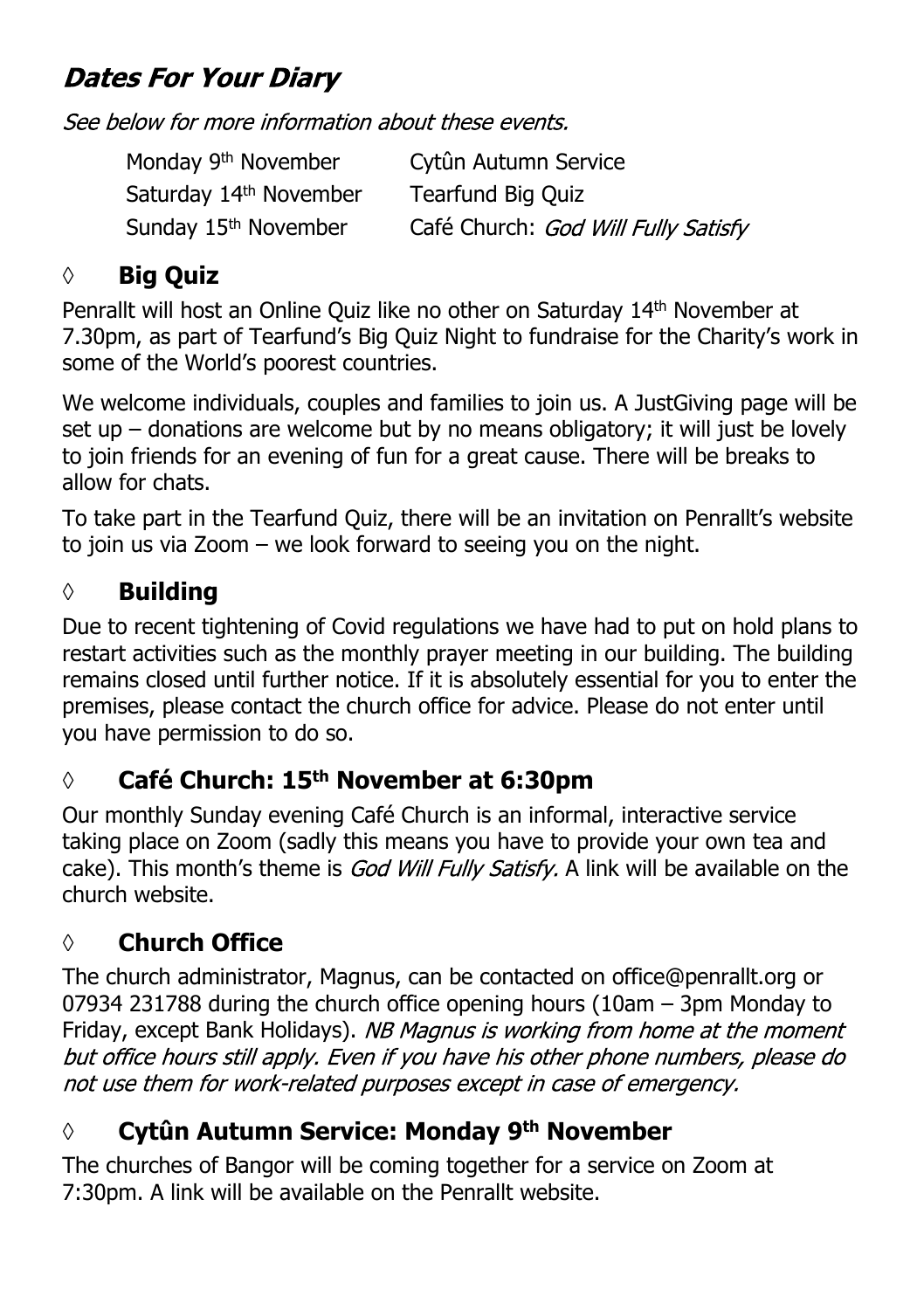#### **◊ Family Fellowship Walk**

Due to the fire-break lockdown, our walk on 1<sup>st</sup> November has been cancelled. We hope to run a walk on the first Sunday of December - please visit the website news page for further information.

#### **◊ Foodbank**

Bangor Cathedral Foodbank is open 2 – 3pm every Monday, Wednesday and Friday, operating from Tŷ Deiniol (the Diocesan Centre) next to Bangor Cathedral. A referral from another service is normally required to access the foodbank but they are able to give people up to two emergency food parcels without a referral. To find out more about how you can access or contribute to the foodbank please visit [www.bangorfoodbank.org](https://www.bangorfoodbank.org)

## **◊ Giving**

We quite understand that financial difficulties may impact your ability to give to the work of the church at this time. Please do not place yourself under additional financial strain. However, if you normally give to the weekly cash offering and would like to explore other ways of giving to the work at Penrallt, please speak to Averil, our Treasurer, who will be able to advise (treasurer@penrallt.org).

### **◊ Hardship Fund**

The church has a small fund overseen by the minister to help people in need. If you find yourself in financial difficulty or know someone else that is struggling, please speak with Sarah Jackson (sarah.jackson.home@gmail.com) or John Thompson (minister@penrallt.org) in confidence. And if you are in a position to add to the hardship fund, please speak to Averil Francis (treasurer@penrallt.org).

## **◊ Homegroups / Contact, Care & Prayer**

We encourage you to join one of our homegroups if you are not already in one, as they are invaluable in helping us to deepen our relationship with the Lord and with one another. While we are unable to meet physically, the groups are meeting on Zoom and other online platforms on Monday, Tuesday and Thursday evenings and on Tuesday and Friday mornings (most groups meet weekly). Contact the church office to find out more or be put in touch with a group.

There are contact, care and prayer groups to enable people to stay connected and receive prayer support even if they are not in a homegroup; unlike the homegroups these groups do not meet together but each one has a designated person to contact the other group members regularly. Once again, please contact the church office if you are not part of a contact, care & prayer group or a homegroup and would like to be.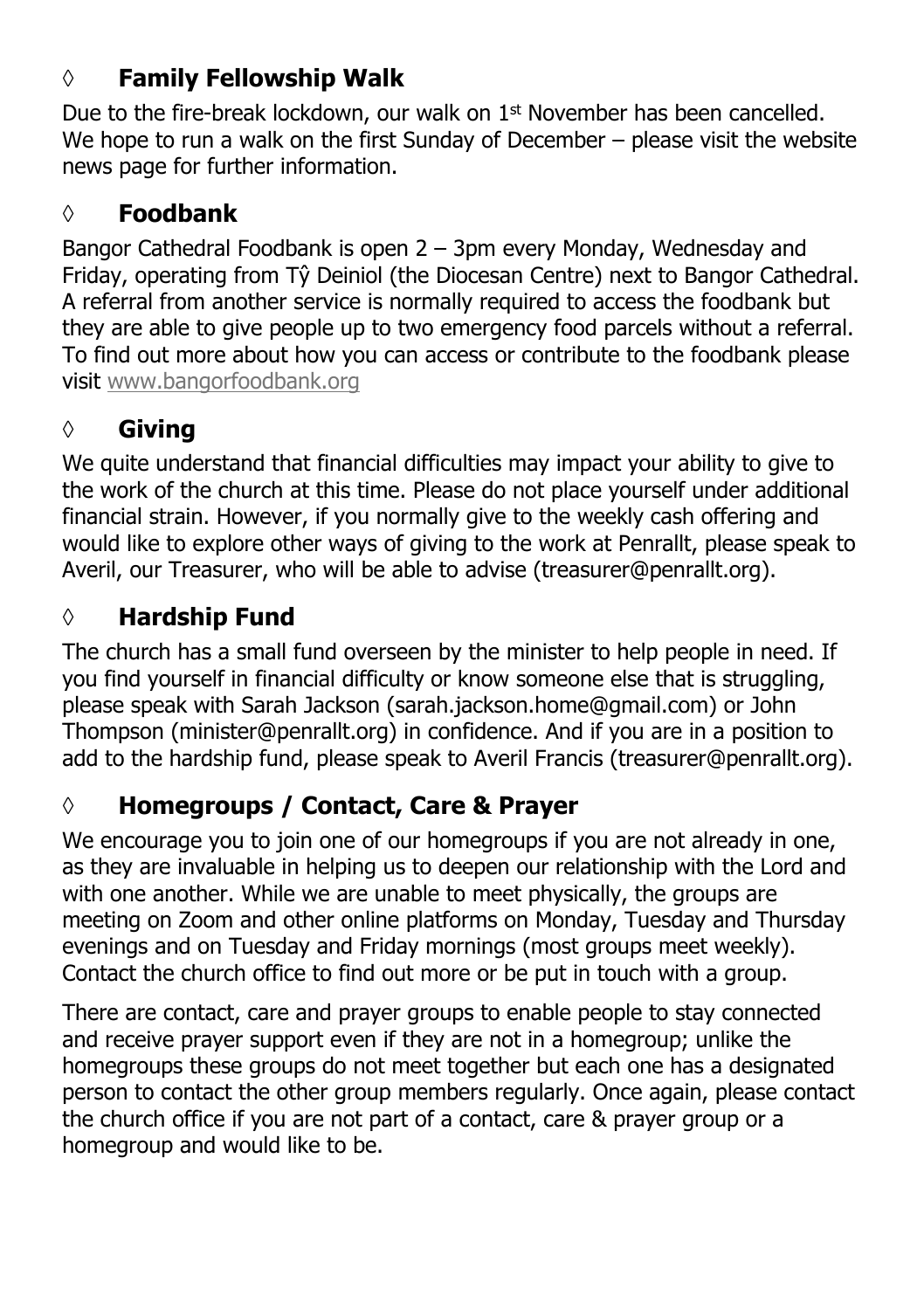#### **◊ News Mailing List**

If you would like to join (or leave) the mailing list to receive an emailed link to each month's newsletter when it is published, as well as other news announcements, please contact the church office on office@penrallt.org.

#### **◊ Pastoral Help**

If you have issues of concern about your own or someone else's welfare, please contact a member of the Pastoral Care team: Magnus Forrester-Barker (07890 109645); Geoff Moore (01248 410582); Monica Morris (01407 840439), John Thompson (07931 150697).

#### **◊ Penrallt on Facebook**

We have three Facebook groups:

- Penrallt ([www.facebook.com/groups/2402772192](https://www.facebook.com/groups/2402772192)) a general group for information and social interaction
- Penrallt Prayer Point ([www.facebook.com/groups/302627593231755](https://www.facebook.com/groups/302627593231755)) specifically to share prayer requests and encouragements
- Penrallt Students ([www.facebook.com/groups/195300234272943\)](https://www.facebook.com/groups/195300234272943)

#### **◊ Prayer Resources**

Send prayer requests, thanksgivings and testimonies to our email prayer diary via office@penrallt.org – email this address, too, to subscribe to the prayer diary, which goes out every week (usually on Mondays). We also have a Facebook prayer group (see above) which allows more interactive sharing of prayer requests and updates, and prayer meetings via Zoom on Wednesday lunchtimes at noon and Saturday mornings at 8:30am (please contact the church office if you need the connection details for either meeting).

The Baptist Union have prayer broadcasts on Wednesday evenings at [www.baptist.org.uk/Groups/338268/Prayer\\_broadcasts.aspx](https://www.baptist.org.uk/Groups/338268/Prayer_broadcasts.aspx), as well as other resources at [www.baptist.org.uk/Groups/337630/Coronavirus.aspx](https://www.baptist.org.uk/Groups/337630/Coronavirus.aspx) and at [www.nwba.org.uk/](http://www.nwba.org.uk/) with encouraging articles and stories, prayer broadcasts and reflections.

### **◊ Shopping**

Do you need help with shopping? Or does someone you know need help with shopping? We would love to help. We have a small team of volunteers able to shop for those cannot get to the shops themselves. If you would like to use this service, or join the team, please contact the church office (office@penrallt.org).

## **Children's Birthdays in November**

16th: Reuben Thompson